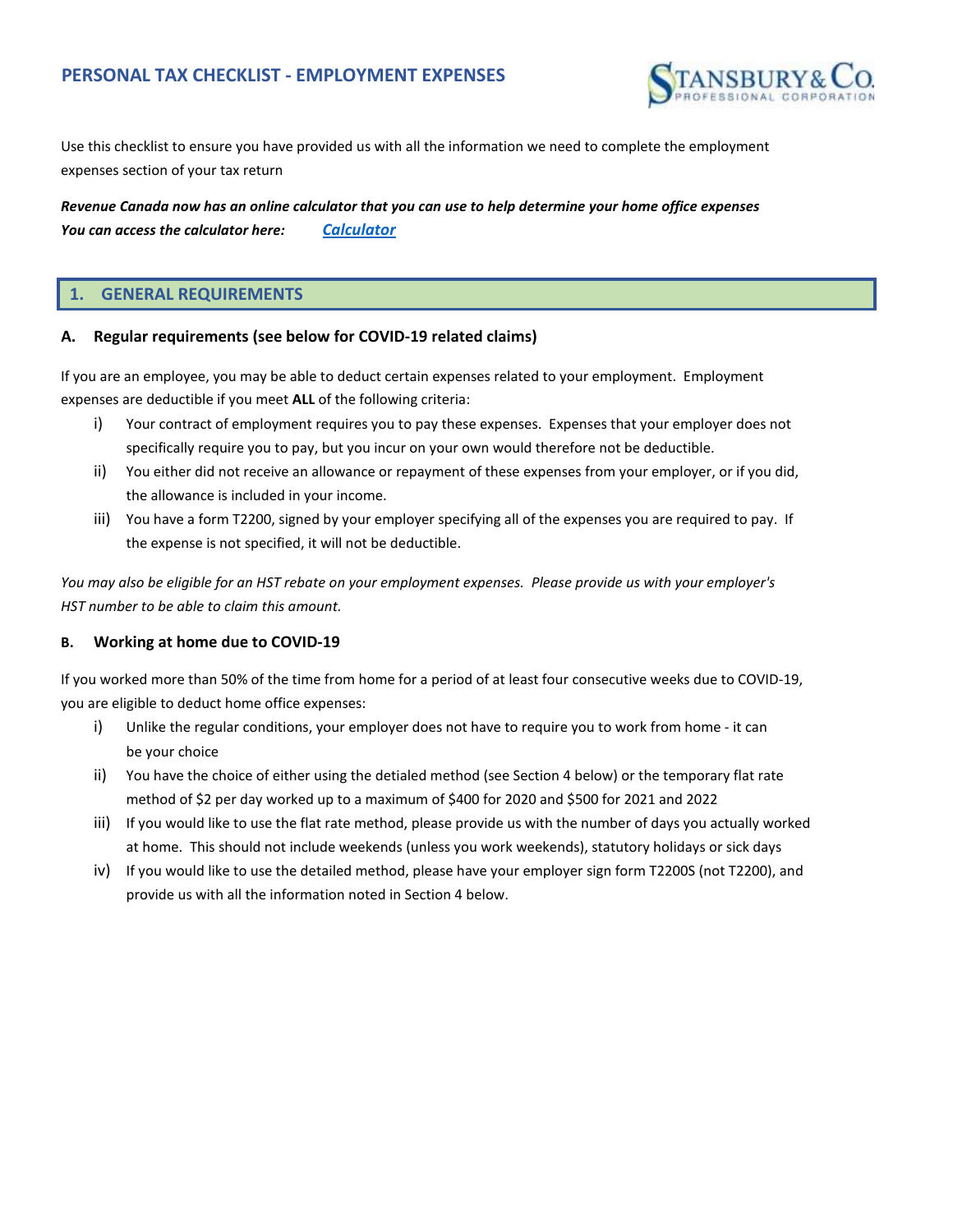# **2. EXPENSES (excluding home office and automobile expenses)**

Please summarize your expenses wherever possible into the following categories. In general, we do not need to see actual receipts related to employment expenses, however they can be useful for us to verify certain information and therefore reduce any questions we may have.

#### *Please note that certain expenses are claimable only if you earn commission income. We have noted this below*

|                          |                                                                                                                                            | <b>CLAIMABLE</b><br><b>AGAINST SALARY</b><br><b>OR</b><br><b>COMMISSIONS</b> | <b>CLAIMABLE</b><br><b>AGAINST</b><br><b>COMMISSION</b><br><b>INCOME ONLY</b> |
|--------------------------|--------------------------------------------------------------------------------------------------------------------------------------------|------------------------------------------------------------------------------|-------------------------------------------------------------------------------|
|                          | Meals for yourself when travelling to locations where it would be reasonable to<br>assume you would not return home at the end of the day. | Χ                                                                            |                                                                               |
| $\overline{\phantom{a}}$ | Meals when entertaining clients                                                                                                            |                                                                              | X                                                                             |
| ۰                        | Entertainment expenses other than meals                                                                                                    |                                                                              | х                                                                             |
| $\overline{\phantom{a}}$ | Lodging expenses when travelling for work                                                                                                  | X                                                                            |                                                                               |
| -                        | Other work related travelling expenses                                                                                                     | x                                                                            |                                                                               |
| $\overline{\phantom{a}}$ | Parking                                                                                                                                    | x                                                                            |                                                                               |
|                          | Stationary                                                                                                                                 | x                                                                            |                                                                               |
| $\overline{\phantom{a}}$ | Telecommunications (cell phones costs should be prorated for work vs personal use)                                                         | X                                                                            |                                                                               |
| $\overline{\phantom{a}}$ | Other office expenses                                                                                                                      | X                                                                            |                                                                               |
| $\overline{\phantom{a}}$ | Salaries paid to a substitute or assistant                                                                                                 | X                                                                            |                                                                               |
|                          | Office rent - not including rent for a home office                                                                                         | x                                                                            |                                                                               |
| $\overline{\phantom{a}}$ | Legal and accounting fees                                                                                                                  |                                                                              | x                                                                             |
|                          | Advertising and promotion                                                                                                                  |                                                                              | х                                                                             |
| $\overline{\phantom{a}}$ | Licenses                                                                                                                                   |                                                                              | х                                                                             |
| -                        | <b>Bonding premiums</b>                                                                                                                    |                                                                              | х                                                                             |
|                          | Office equipment rental                                                                                                                    |                                                                              | х                                                                             |
|                          |                                                                                                                                            |                                                                              |                                                                               |

## **3. AUTOMOBILE EXPENSES**

Please provide the following information regarding your automobile that you use for employment purposes:

- Make, model and year of automobile
- If you have acquired a new vehicle during the year, please provide us with purchase or lease agreement
- Total number of kilometres driven during the year
- Number of kilometres driven for employment purposes during the year (please note that kilometres driven from your home to your office are considered personal kilometres and therefore not deductible)
- If you lease your car, total lease payments during the year
- If you own your car and financed the purchase, the interest portion only of your loan payments
- Provide us with the total amount of the following expenses for all expenses except parking, please provide total expense incurred during the year - not estimated work portion
	- Fuel
	- Automobile insurance
	- Repairs and maintenance
	- Parking expenses (business parking only)
	- License and registration fees